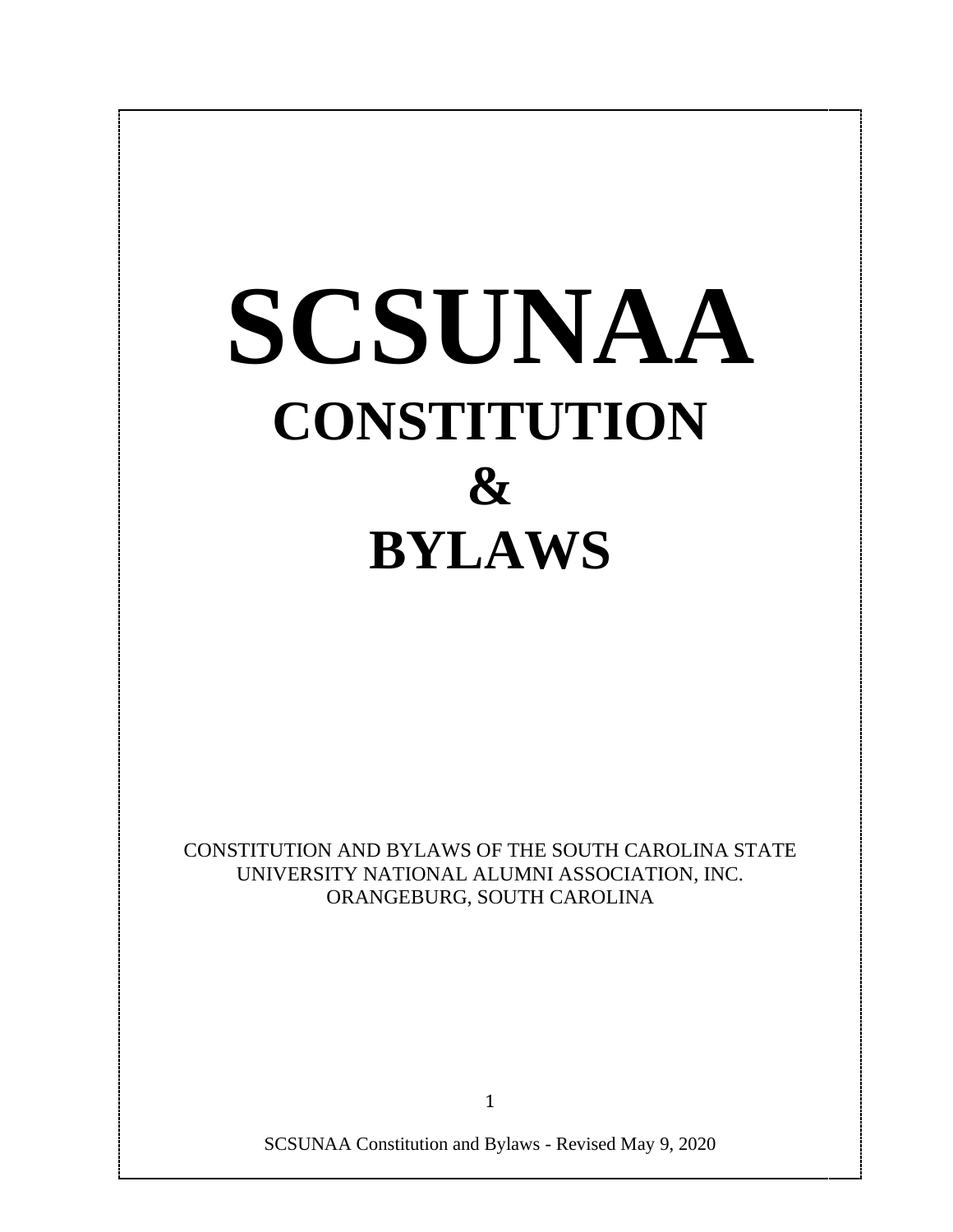## **CONSTITUTION**

## **ARTICLE I NAME**

**Section 1.** This organization shall be known as the South Carolina State University National Alumni Association, Inc. (SCSUNAA), hereafter called the "Association".

## **ARTICLE II MISSION AND OBJECTIVES**

- **Section 1. MISSION:** South Carolina State University National Alumni Association will be an integral force of the University in supporting and reinforcing its mission, aspirations, and goals.
- **Section 2. OBJECTIVES**. The objectives of the Association are to:
	- a. Develop and maintain the spirit of the University;
	- b. Disseminate information;
	- c. Promote education and scholarship; and
	- d. Cement the bond of fellowship and loyalty to the University

## **ARTICLE III AUTHORITY**

**Section 1.** The Executive Committee of the Association, in accordance with the Articles of Incorporation of the SCSUNAA, Inc., adopts and implements the Constitution and Bylaws to regulate the internal affairs of the SCSUNAA, Inc., as are appropriate to its authority and responsibilities.

The Association shall have the right to:

- a. Organize and constitute chapters;
- b. Hear and adjudicate all matters that are referred to it on appeal or otherwise; and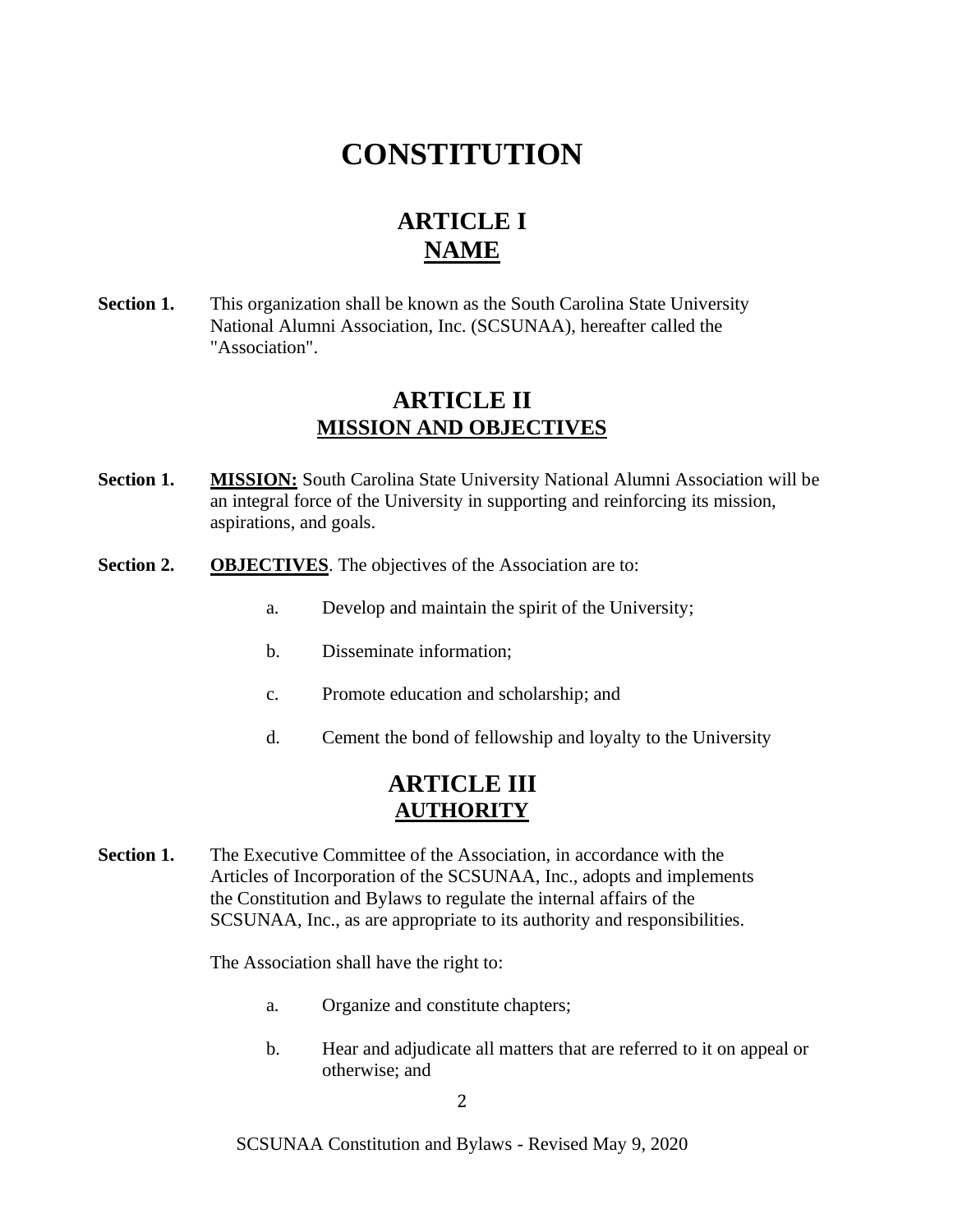- c. Support and contribute to the Endowment, Scholarship and Development Funds of the University.
- **Section 2.** Elected National Officers have the authority to conduct and take action on urgent business when the National Council cannot meet. All business conducted under this Section must be reported to the National Council at its next meeting.

## **ARTICLE IV MEMBERSHIP**

**Section 1.** Membership in this Association shall be of five classes: (1) chapter member, (2) At-Large member, (3) Honorary member, (4) Associate member and (5) Life member.

## **ARTICLE V OFFICERS AND ELECTIONS**

- **Section 1.** The Officers of this Association shall be a President, First Vice President, Second Vice President, Recording Secretary, Corresponding Secretary, Financial Secretary, Treasurer, and Chaplain. They shall be elected for a term of two years. The officers will be installed at the National Alumni Convention and shall immediately assume their official duties.
- **Section 2.** The President, of the Association, shall appoint the Parliamentarian to serve as an advisor.
- **Section 3.** An officer of the Association shall be a graduate or any person who has attended South Carolina State University for a minimum of one year.

## **ARTICLE VI MEETINGS**

- **Section 1.** The Association shall hold three (3) general meetings and one (1) annual meeting (convention) during the fiscal year. The Executive Committee of the Association shall determine the meeting dates, places, and times.
- **Section 2.** All matters not covered by this constitution and the current edition of Roberts Rules of Order, newly revised, shall be governed by the bylaws.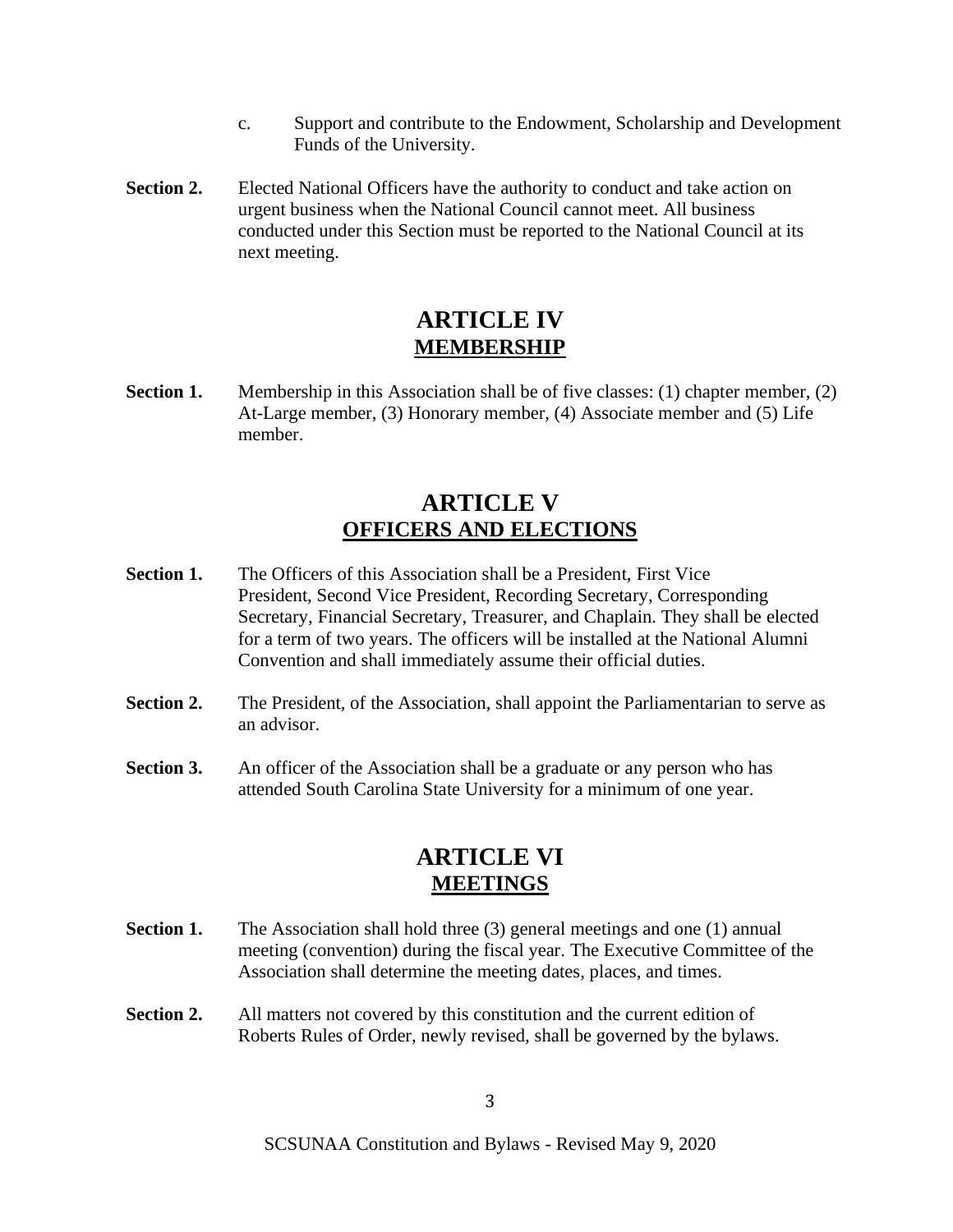## **ARTICLE VII CONVENTIONS**

- **Section 1**. The Association may, on approval of the General Body, hold conventions with the time and location of the convention to be determined by the Executive Committee. The Executive Committee shall determine the theme.
- **Section 2.** The purpose of conventions shall be consistent with the Association's objectives and mission as outlined in Article II of this Constitution.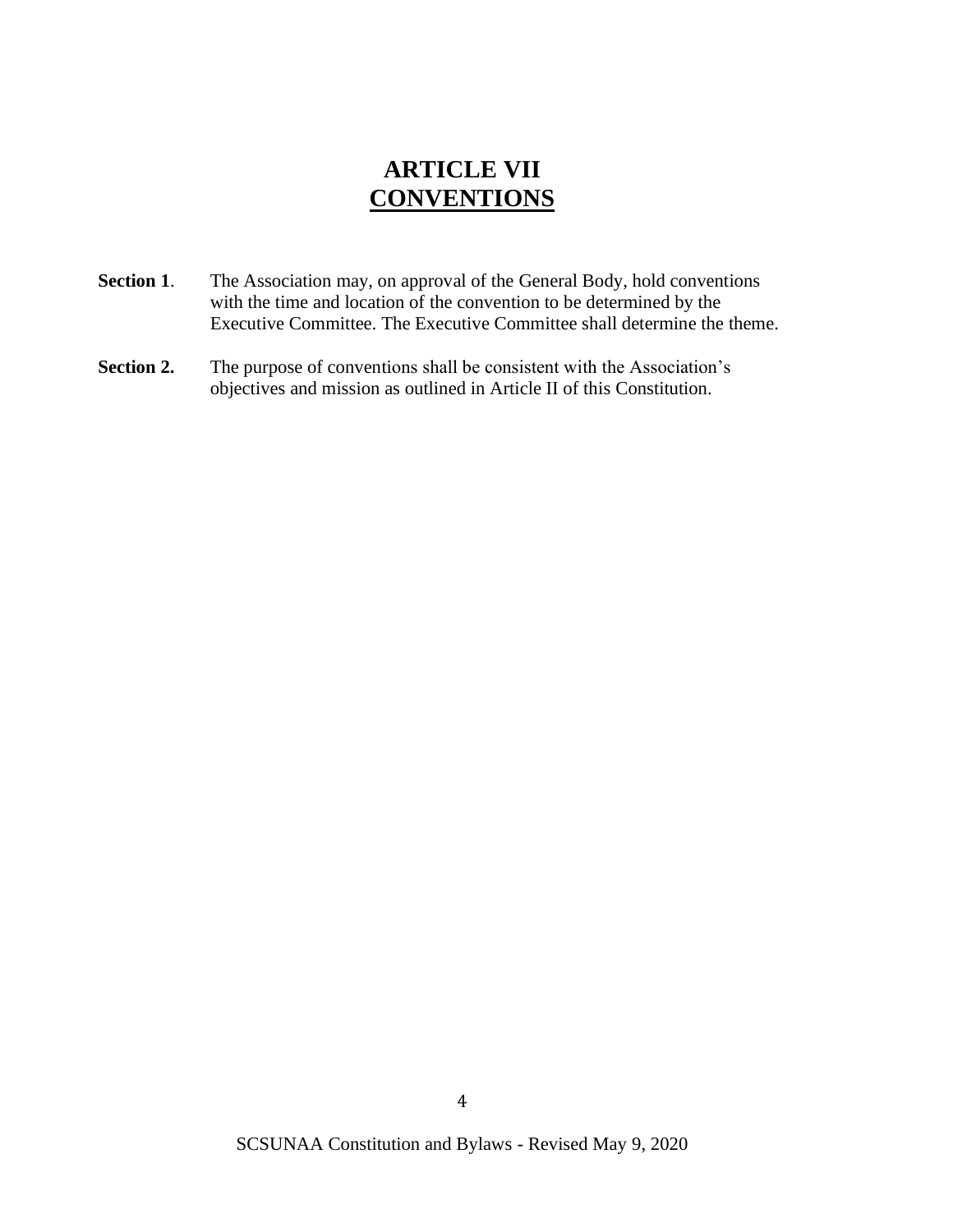# **BYLAWS**

## **ARTICLE I ORGANIZATION AND STRUCTURE**

- Section 1. The basic unit of the Association shall be chapters.
- **Section 2.** A chapter of this Association may be established anywhere providing its members meet the membership requirements of the Association; meet all the requirements as set forth in the Constitution and Bylaws.
- **Section 3.** The name of each chapter shall be "The Chapter of South" Carolina State University National Alumni Association, Inc."
- **Section 4.** The chapters of the Association shall be grouped according to geographic regions, the number and boundaries of which will be determined by the National Council. Each Region shall have a Regional Coordinator and a Regional Recruiter.

## **ARTICLE II CHAPTERS**

**Section 1.** Chapters shall have the right to:

- a. Organize and carry out the Mission of the Association in their respective areas;
- b. Elect officers to include as a minimum the following: President, Vice President, Secretary, Financial Secretary, and Treasurer;
- c. Hold meetings; and
- d. Adopt their own Constitution and Bylaws, as long as they are not in conflict with the Association's Constitution and Bylaws.

## **ARTICLE III MEMBERSHIP**

**Section 1.** Chapter Member shall be a graduate or any person who has attended South Carolina State University for a minimum period of one year, who is

5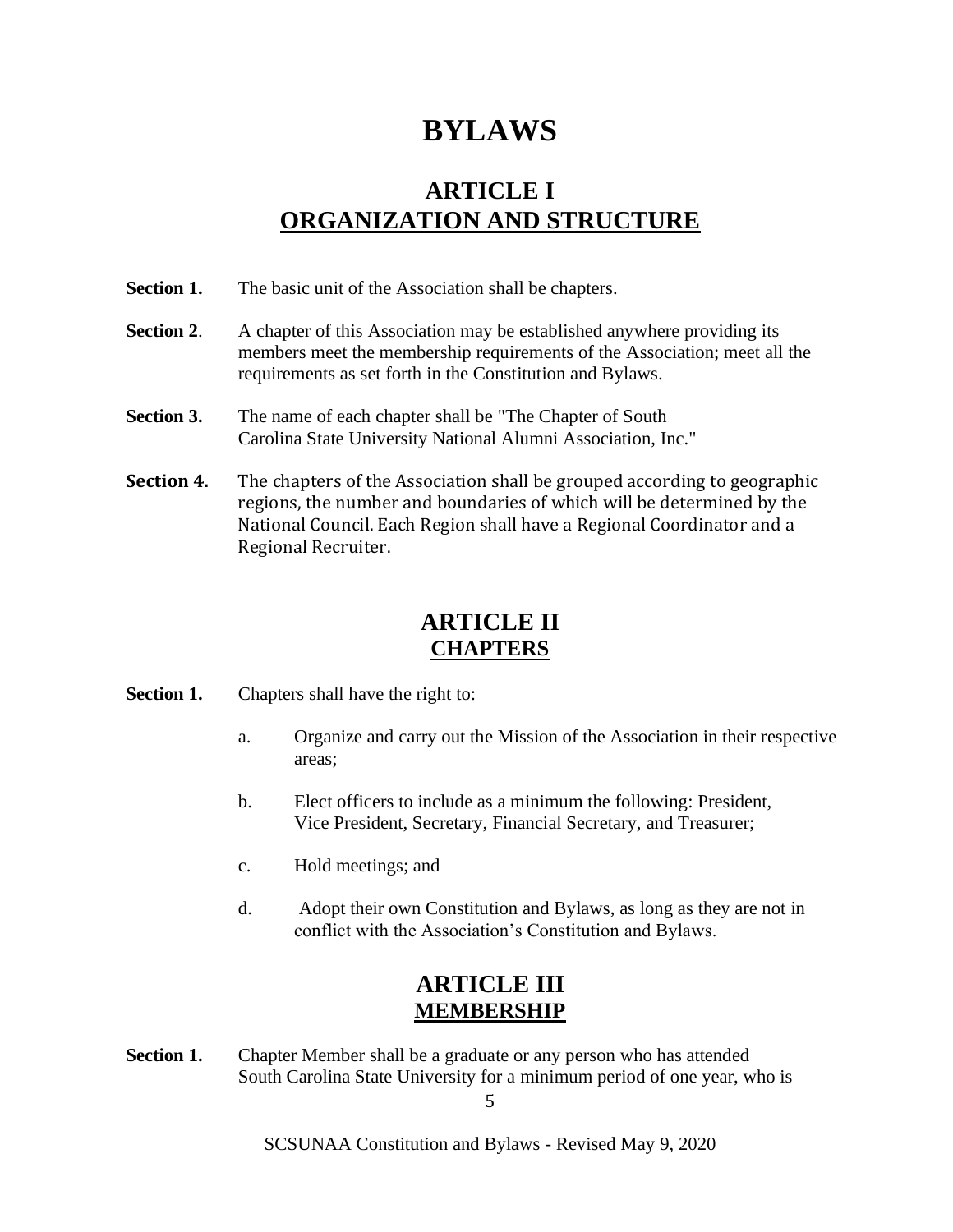affiliated with an organized chapter (consisting of five or more members) established and duly chartered under the Association who exemplifies the interest and desire to promulgate the mission of the Association. A chapter member has voting rights as indicated below:

- a. In chapter elections
- b. In Association elections for National officers; and
- c. All voting matters brought forth at the National Council Meetings.
- **Section 2.** At-Large Member shall be a graduate or any person who has attended South Carolina State University for a minimum period of one year, and who is not affiliated with a chapter. An At-Large Member has voting rights as indicated below:
	- a. In Association elections for National officers; and
	- b. All voting matters brought forth at the National Council Meetings.
- **Section 3.** Honorary Membership shall be extended to those persons recommended by an active member or chapter to the Executive Committee and approved by a majority vote at a regular meeting in recognition of their outstanding service to the Association and who has exemplified the interest and desire to promulgate the objectives as set forth in Article II of this Constitution. An Honorary Member does not have voting rights.
- **Section 4.** Associate Member shall be any person who has exemplified the interest and desires to promulgate the objectives as set forth in Article II, and received the approval of the majority vote of those present in a regular meeting. An Associate Member has voting rights as indicated below:
	- a. In chapter elections;
	- b. In Association elections for National officers; and
	- c. All voting matters brought forth at the National Council Meetings.
- **Section 5.** Life Member shall be a Chapter Member or an At-Large Member who has satisfied the requirements for life membership as set forth by the Association. A Life Member has voting rights as indicated below:
	- a. In chapter elections;
	- b. In Association elections for National officers; and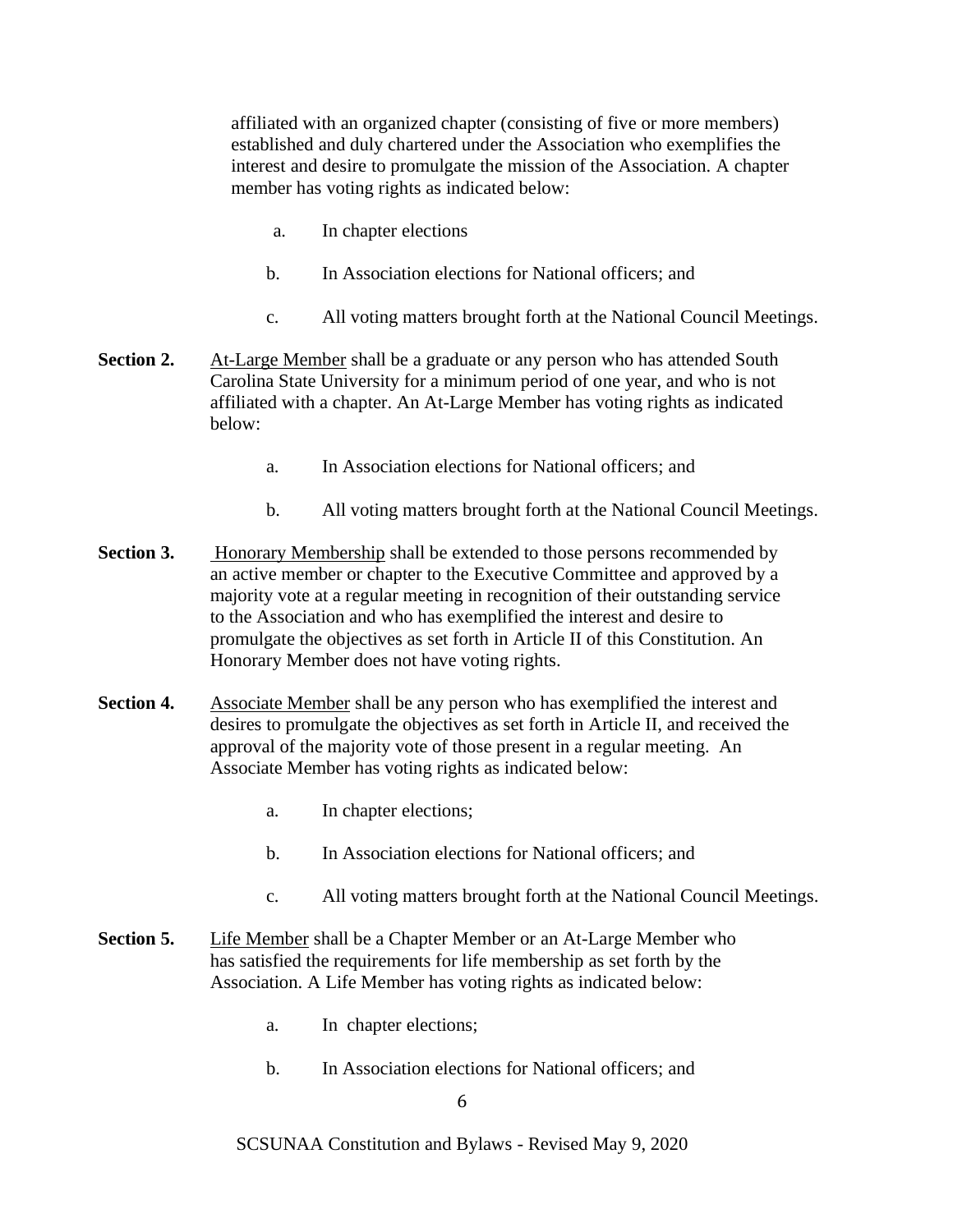- c. All voting matters brought forth at the National Council Meetings.
- **Section 6.** Membership Cards shall be issued to Chapter Members or At-Large Members and Associate Members who are classified as financial members of the Association. The Executive Committee shall designate any additional qualifications. Special cards are authorized and issued to Honorary and Life members.

## **ARTICLE IV ADMINISTRATION**

- **Section 1.** The National Officers shall be as indicated in Article V of this Constitution.
- **Section 2.** The National Council shall consist of all National Officers, Regional Coordinators, President or a representative from each chapter, All Past Presidents of the Association, Chairperson(s) of all committees, Director of Alumni Relations, and one member of the Future Alumni Chapter as selected by the Future Alumni Activities Committee.
- **Section 3.** The Executive Committee shall consist of all National Officers, Immediate Past President, Regional Coordinators, Committee Chairpersons, and Director of Alumni Relations. Members of the Executive Committee are expected to be present at all Association meetings. This committee shall convene before each General and Annual meeting of the Association.
- **Section 4.** The Association shall maintain the following standing committees: Auditing, Alumni Scholarship, Special Events, Membership, Future Alumni, Credentials, Hospitality, Awards, National Alumni House, Constitution and Bylaws, Development, Political Action, and Technology.

## **ARTICLE V DUTIES AND RESPONSIBILITIES OF OFFICERS AND COMMITTEES**

**Section 1.** Elected Officers:

a. **The President** shall preside at all the meetings, appoint all standing committees and all other committees except as herein or otherwise provided. The President shall serve as Chairperson of the Executive Committee and the National Council. The President shall provide the final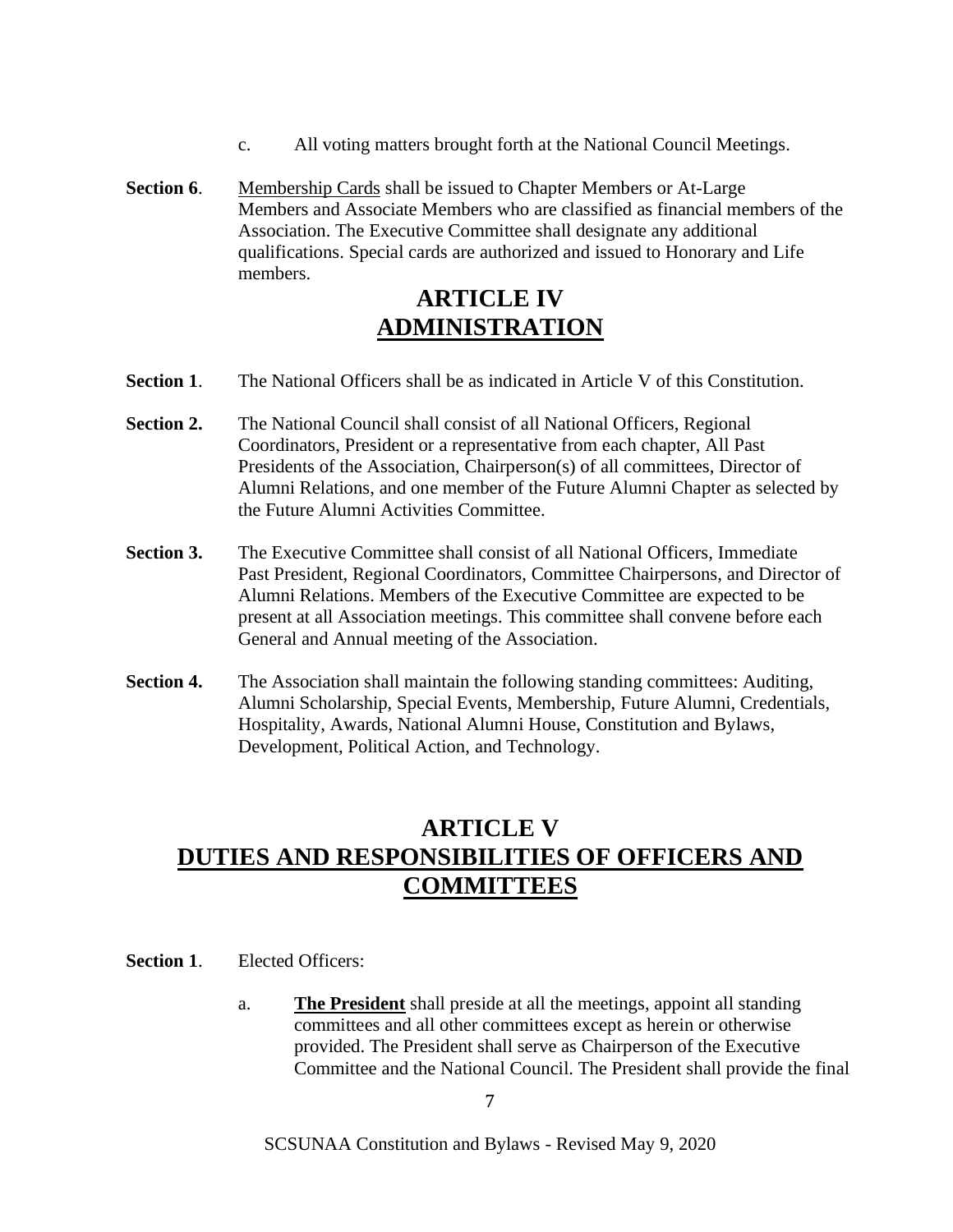agenda, to be included with meeting information packet, that should be forwarded to all members and the University Alumni Director, 10 business days prior to the quarterly business meeting.

- b. **The First Vice President** shall preside in the absence of the President, exercise all functions of the President in case of his/her absence; serve on committees when appointed to such by the President.
- c. **The Second Vice President** shall serve on special and ad hoc committees when appointed to such by the President, assists the First Vice President and exercises all functions of the First Vice President in case of his/her absence.
- d. **The Recording Secretary** shall record all transactions of official meetings and send a report of those transactions to all authorized members within thirty (30) days.
- e. **The Financial Secretary** shall receive and record all finances, and maintain financial records including both receipts and disbursements, and make a report each meeting to the National Council to measure compliance with the annual budget. This position must be bonded with a recognized bonding institution. The Financial Secretary will chair the Credentials Committee.
- f. **The Corresponding Secretary** shall prepare letters for the President, as requested, and publish Association documentation as directed.
- g. **The Treasurer** shall receive all monies from the Financial Secretary, give a receipt for monies received and promptly deposit these monies to the credit of the Association in designated financial institutions. All checks must be signed by the Treasurer and one other officer; namely President, Financial Secretary or Vice President. The Treasurer shall make an annual report at the annual meeting of the Association and such other reports that are required by the National Council. This position must be bonded with a recognized bonding institution.
- h. **The Chaplain** shall lead invocations and benedictions where such prayers are offered at opening and closing of meetings or other events.

#### **Section 2. Appointed Officer:**

.

a. **The Parliamentarian** shall advise the President and other officers, Committees and members of parliamentary procedures. He or she serves in an advisory capacity only.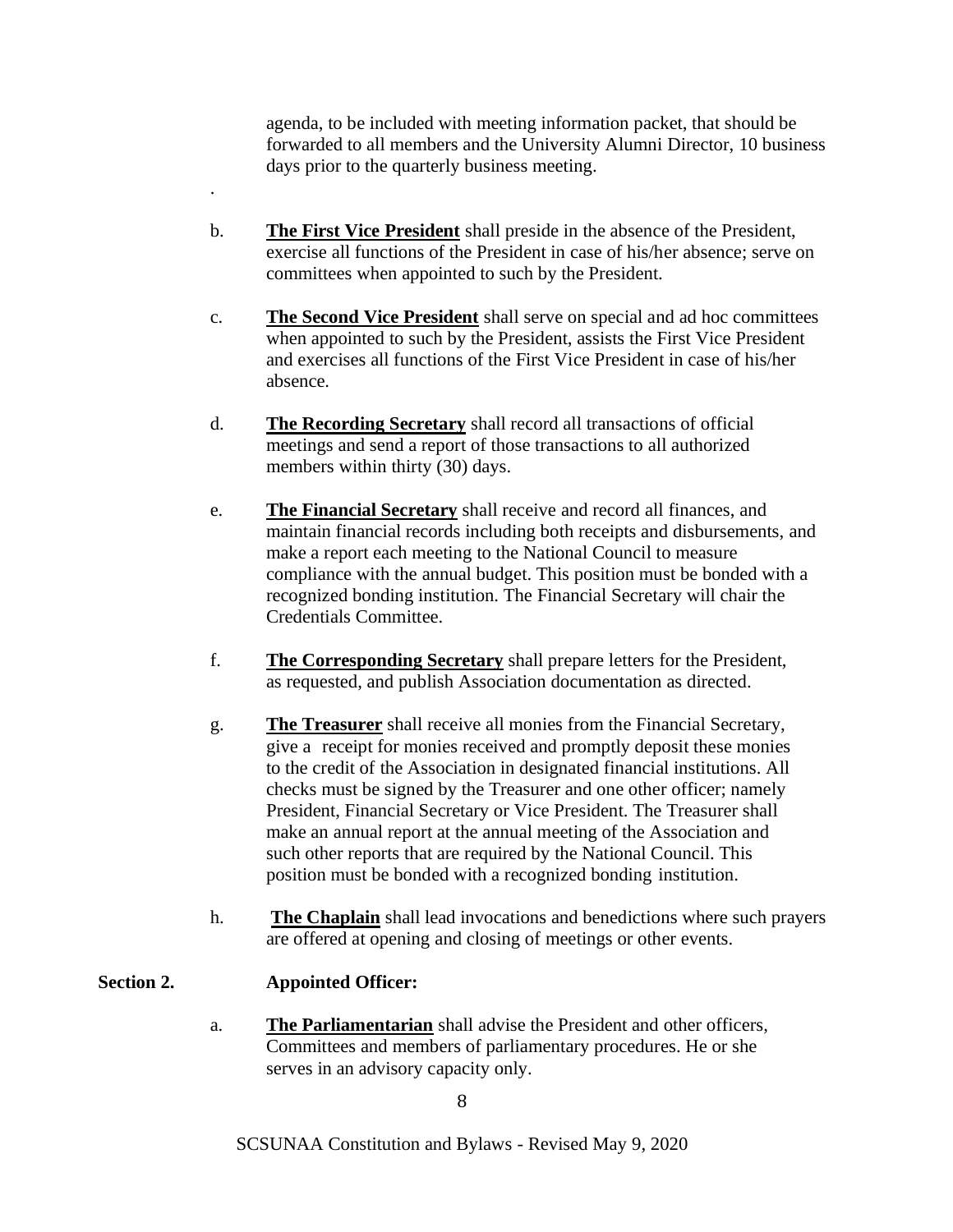**Section 3. National Council's Responsibility** When the Association is not in session, the National Council shall be responsible for the activities of the Association, including the raising and disbursement of funds, consistent with the adopted budget.

#### **Section 4. Executive Committee's Responsibility**

The Executive Committee shall meet on the call of the President or on petition of two-thirds of the Executive Committee. Between meetings of the National Council, the Committee shall make recommendations to the National Council.

#### **Section 5. The Regional Officers Responsibility**

The President with consent of the National Council shall appoint the Regional Officers, for each region.

- Regional Coordinators shall coordinate and assist Chapter Presidents in his/her region. The Regional Coordinator is responsible for establishing new chapters and reactivating inactive chapters.
- Regional Recruiters shall coordinate and assist the membership Committee in its efforts to build relationships and provide recruitment activities to increase membership in the Association within his/her region.

#### **Section 6. Director of Alumni Relations** Responsibility

The Director of Alumni Relations is administratively responsible to the University Administration. The Director shall serve as a member of the National Council and act in such capacity as to promote the interest of the University to the Association.

- **Section 7.** Committees Responsibility.
- a. **Nominating/ Election Committee**. The Elections/Nominating Committee, an ad hoc committee, shall be elected by the Executive Council. The Elections/Nominating Committee shall submit an official slate or roster of nominees for the various National offices and execute the National Elections, as prescribed in these Bylaws, each odd year.
- b. **Auditing Committee**. The Auditing Committee shall at the end of each fiscal year, audit to ensure that the financial books of the Association are audited as directed by National Council.
- c. **Credentials Committee**. The Credentials Committee shall certify all nominees for office and determine whether chapters and general members are eligible to vote.
- d. **Hospitality/Social Welfare Committee**. The Hospitality/Social Welfare

 $\mathbf{q}$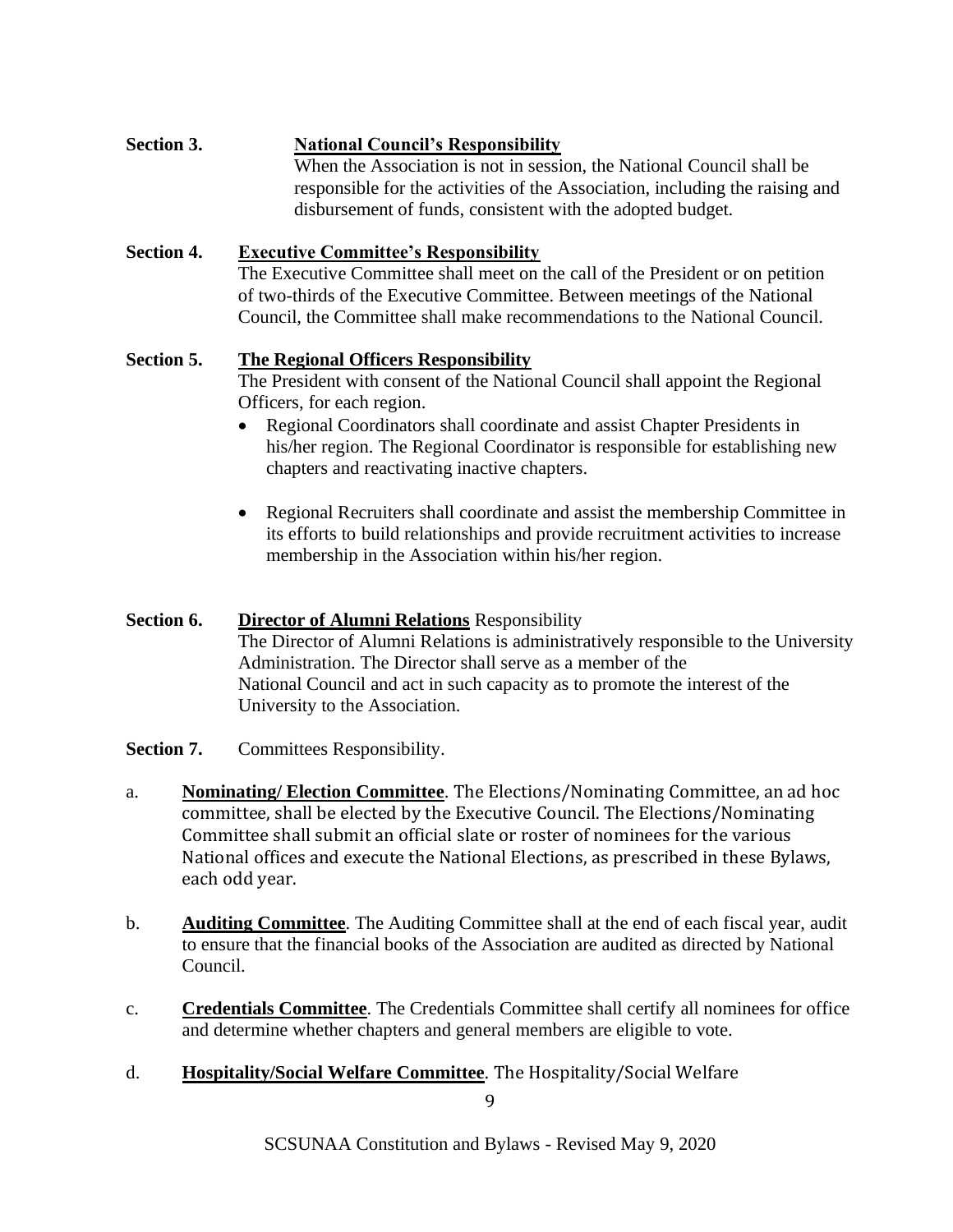Committee shall be responsible for planning activities for the alumni members and Executive Committee members whenever such meetings are held and shall include among its functions the participation of the Association in Homecoming activities and any other activity designated by the National Council or through its executive committee. This Committee shall be responsible for the organization and administration of all other events of the Association not assigned to any other committee.

- e. **Scholarship Committee**. The Scholarship Committee shall be responsible for establishing criteria for scholarships. The Committee shall secure materials and formulate necessary materials for applications and distribute it to each chapter. Applicants must submit their applications to the Scholarship Committee.
- f. **Membership Committee**. This Committee Shall assist chapters in recruiting, retaining and reclaiming members and assist the Regional Coordinators and Recruiters in their efforts. Each year, this committee shall promote an effort to provide recruitment activities for membership into the Association at Homecoming, Founder's Day, and Commencement.
- g. **Alumni Awards Committee**. The Alumni Awards Committee shall be subject to the direction of the National Council and shall receive nominations for such awards as may be approved, select the winners and make appropriate arrangements for presentation of such awards.
- h. **Future Alumni Committee**. The Future Alumni Committee shall plan, coordinate and encourage active participation of future alumni in support of the University and alumni activities. The Committee shall be subject to the guidelines set by the National Council. The Committee shall work primarily with and shall assist the designated University staff in soliciting future membership.
- i. **National Alumni House Committee**. The National Alumni House Committee shall be made up of a House Director and six (6) members appointed by the National President with at least three (3) members coming from the Orangeburg Chapter. This Committee shall monitor the operation of the house and supervise its upkeep. The Committee shall make periodic reports to the National Council to include recommendations for improvements to the house.
- j. **Constitution and Bylaws Committee**. The Constitution and Bylaws Committee shall receive proposed changes to the constitution and bylaws from chapters and voting members of the Association and formulate recommendations for changes to the constitution and bylaws to be circulated to chapters and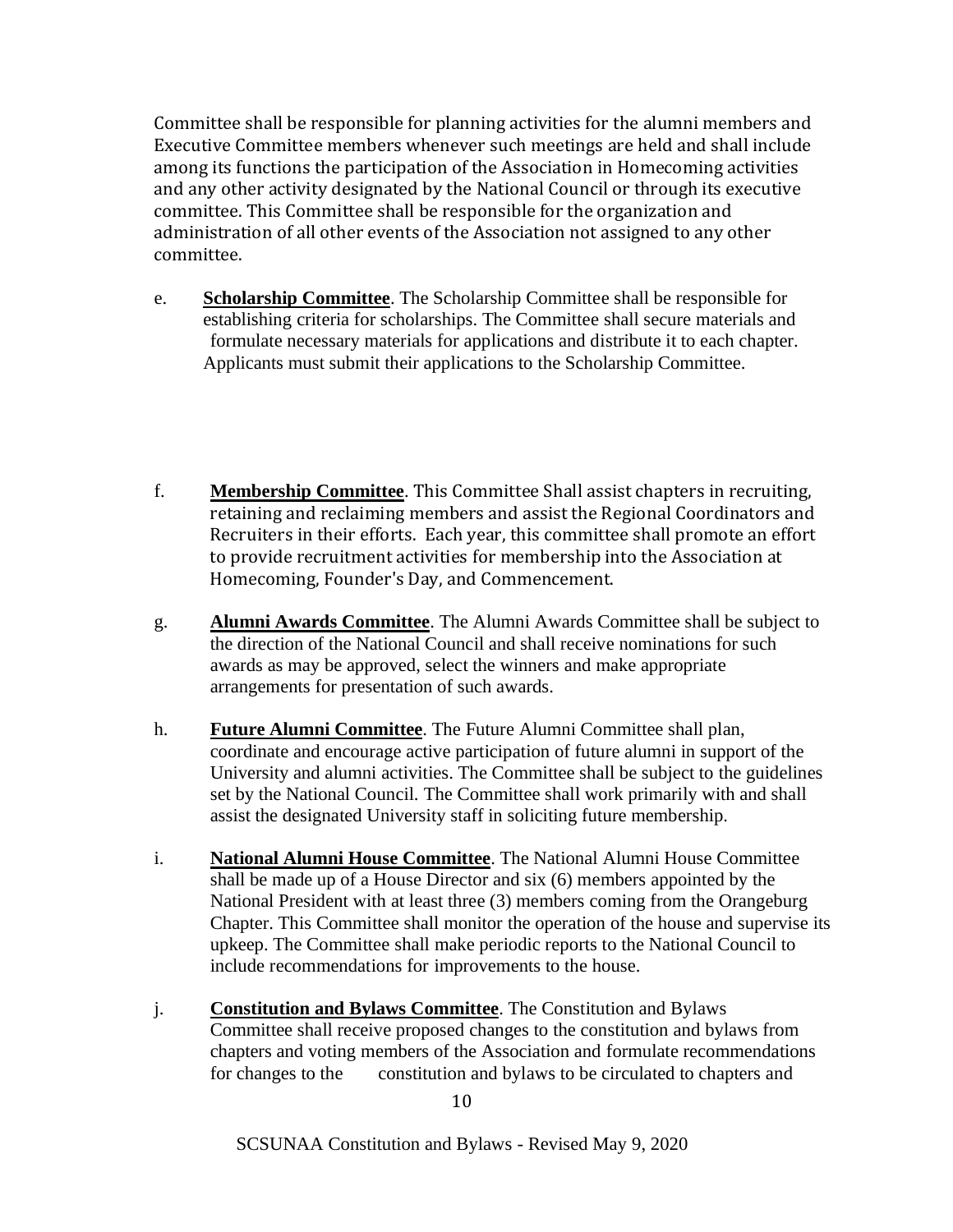presented for approval at the annual meeting of the Association. The Constitution and Bylaws committee chair will work in conjunction with a Co-chair on the association's policy and procedures manual.

k. **Development Committee**. The Development Committee shall be responsible for planning activities and programs to raise funds designed to improve the Association. This committee shall be the principal fundraising entity in the Association.

#### l. **Information Technology Committee:**

The Technology Committee shall ensure that alumni and supporters have personal access to information about the Association. This committee shall continually examine and implement current technologies to fundamentally improve the way the Association interacts and communicates in order to accomplish its' overall mission and goals. This committee is responsible for the Management of the association's website.

#### m. **Public Policy Committee**:

The public policy committee shall monitor, review, and suggest action for the Association on bills, laws, and regulations that may affect the University and its student population.

#### n. **Communication & Marketing Committee**

The Communication & Marketing committee shall manage, create, implement and oversee communications and branding of the Association, to ensure the effective positive promotion of the Association. This Committee shall facilitate communication among all entities of the Association. The Communications Committee, in conjunction with Corresponding Secretary shall provide a quarterly business meeting **"Save the Date"** notice to all members 30 days prior to the Quarterly Meeting

#### o. **Historian/Archive Committee**

The Historian shall maintain and archive the historical files of the Association, maintain materials produced by the Association and document Association achievements through the years. The Historian shall maintain organized historical files and provide this information to members as requested.

## **ARTICLE VI TENURE OF OFFICERS**

**Section 1.** All officers shall be elected for a period of two years and shall be eligible for reelection for one additional consecutive term in that office, except as provided for in Article VII, Section 8. If an officer has the desire to continue in the same capacity,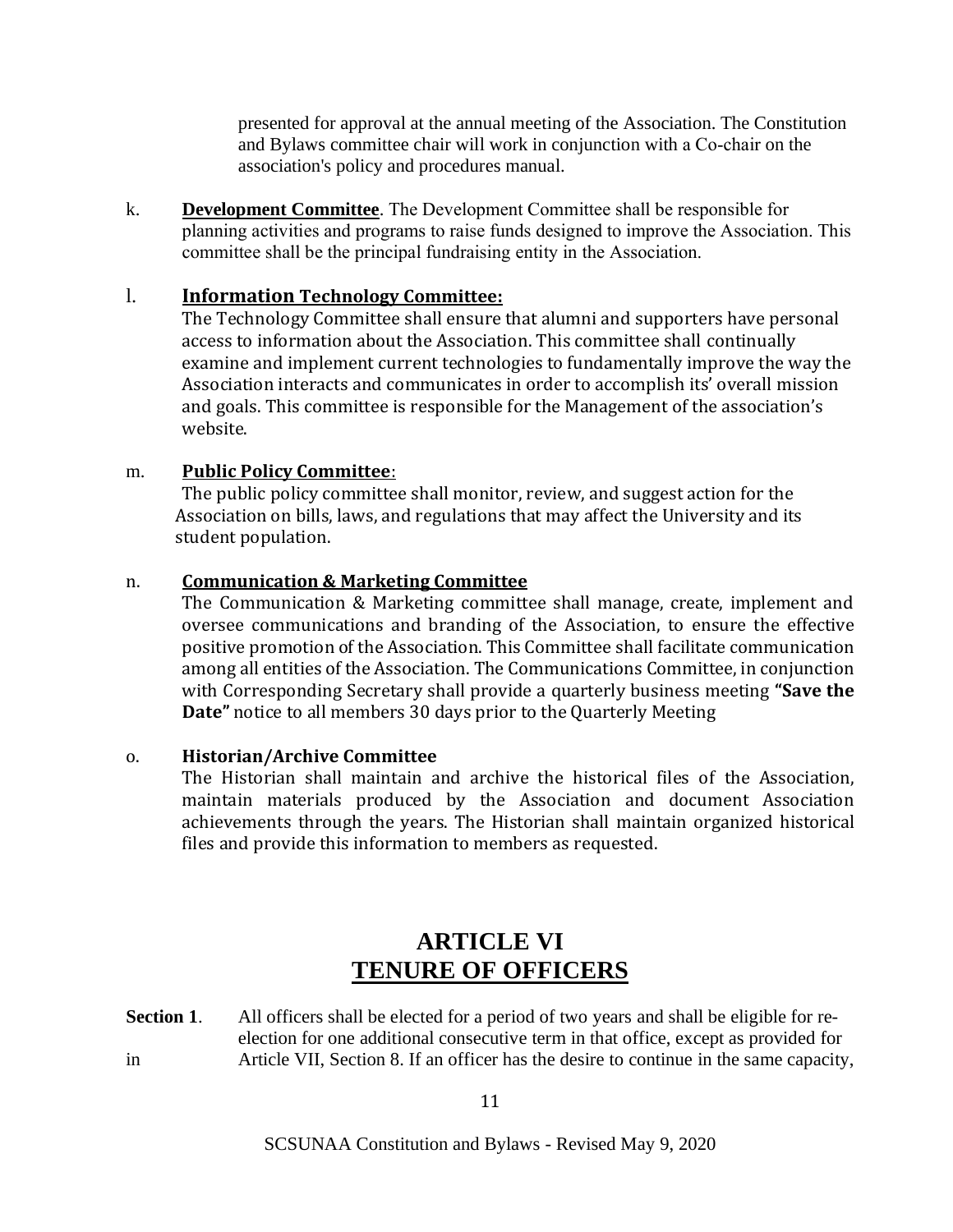they may seek said office after staying out for one term.

- **Section 2.** The immediate past President of the Association shall become a member of the Executive Committee.
- **Section 3.** All Committee Chairpersons shall be members of the Executive Committee.

## **ARTICLE VII ELECTION OF OFFICERS**

- **Section 1.** All officers of this Association shall be elected by the voting members of this Association, each odd year by the "BALLOT BY MAIL SYSTEM" or the "ELECTRONIC BALLOT SYSTEM", except as provided for in Section 7 and 8 of VII. Under this system, every At-Large, chapter, associate and life member shall be entitled to one vote for each office to be filled. All ballots shall be distributed to voting members by mail through the United States Postal System, the approved electronic ballot/voting system or both
- **Section 2.** Any voting member who has met the following: attended at least three General meetings within the last 24 months may become a nominee for any national office, of the three General meetings; at least one must be an annual meeting. To qualify for National President, First Vice President, and Second Vice President, one must meet the following qualifications:
	- 1. Member of the SCSUNAA for a minimum of 5 years.
	- 2. Served as a member of the National Council for a minimum of one 2-year term.
	- 3. Attended a minimum of three (3) General Meetings during the 24-month period prior to the election.
	- **Section 3.** Each election year, the Nominating/Election Committee shall circulate nomination blanks 180 days prior to the "May" meeting to active chapters and general members. Nominations will also be accepted during a National Meeting that precedes the Nominations deadline. Each nomination must be submitted by a financial member of the Association.
	- **Section 4.** The Nominating/Election Committee shall prepare with the aid of "Nominating Blanks" an official ballot. This Committee shall prepare the official ballot after the Credentialing Committee has considered eligibility of all nominations received from the chapter and individual members. The prepared ballot shall include space for write-in candidates and shall be

.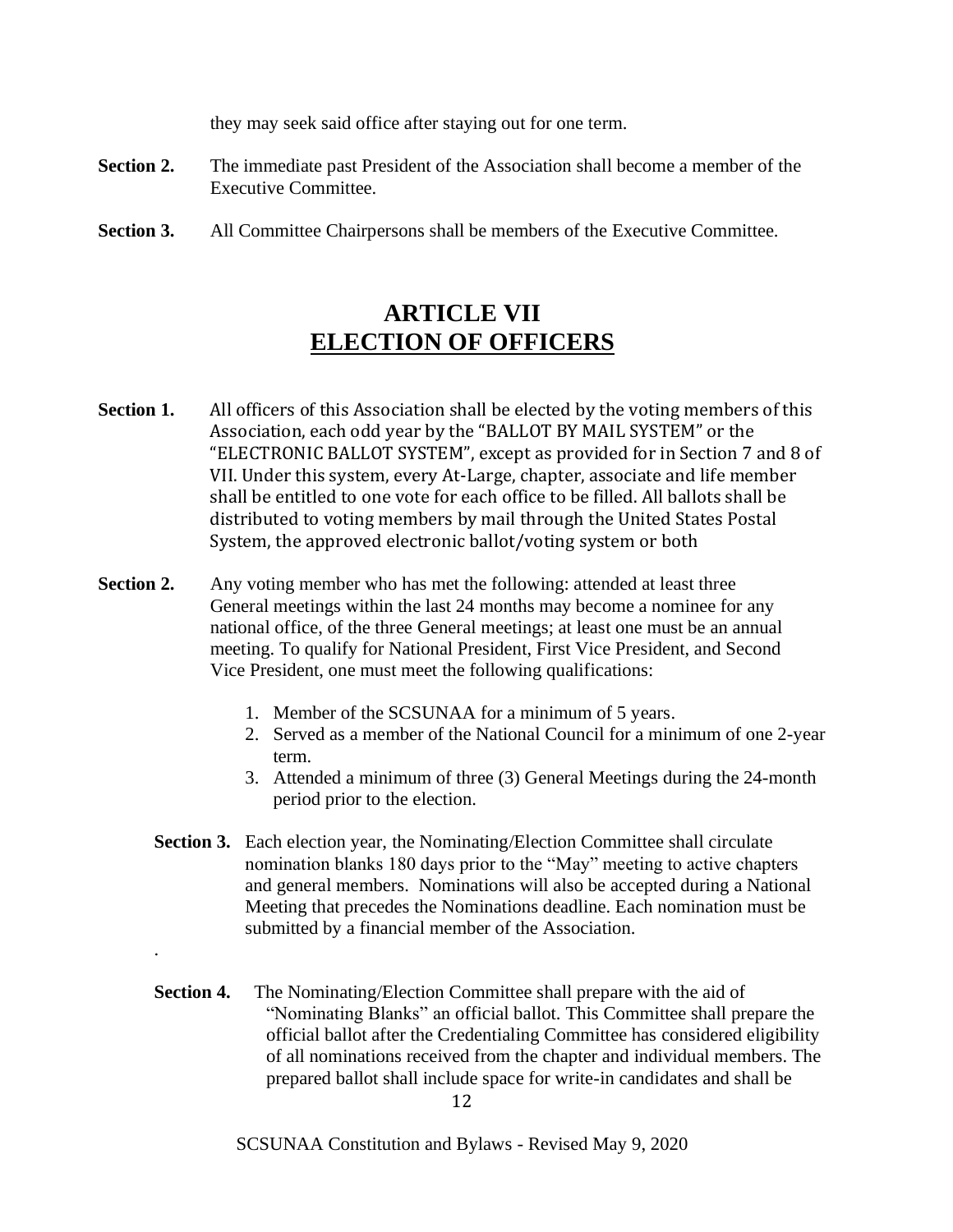circulated to every active general and /or chapter member not less than 30 days, prior to the date of the "May" meeting.

- **Section 5.** All ballots must be sent through the United States Mail so as to arrive at the approved election receipt address in a sealed envelope at least 5 business days prior to the date of the "May" meeting **or** submitted through the approved electronic ballot/voting system. THE SEALS ON ENVELOPES ARE NOT TO BE BROKEN UNTI LTHE OFFICIAL ELECTION CONFIRMATION PROCESS BEGINS PRIOR TO THE "MAY" MEETING.
- **Section 6.** In case of a vacancy in the office of the President, the First Vice-President shall become the President. In the case of a vacancy in the office of the First Vice-President, the Second Vice-President becomes the First Vice-President. In the event of a vacancy in the office of the Second Vice-President, the vacancy shall be filled as provided for in Section 7 of this Article.
- **Section 7.** In the event of a vacancy in the offices of the Second Vice-President, Recording Secretary, Financial Secretary, Corresponding Secretary, Treasurer or Chaplain, the name of a qualified nominee (as determined by the Nominating Committee) shall be submitted to the National Council within 30 calendar days, for consideration to fill the said vacancy (or vacancies). The National Council shall approve or disapprove the aforementioned nominee by a simple majority. Upon approval of the National Council, the Nominee immediately assumes the office in question.
- **Section 8.** No person who has held the position for more than one year of a term to which some other was elected shall be elected to the office more than once. But, this Article shall not apply to any person holding the office when this Article was proposed or approved.

## **ARTICLE VIII MEETING**

**Section 1.** Meetings shall be as prescribed in Article VI of this Constitution.

## **ARTICLE IX QUORUM**

**Section 1.** A quorum shall consist of the voting members present at the time the meeting is scheduled.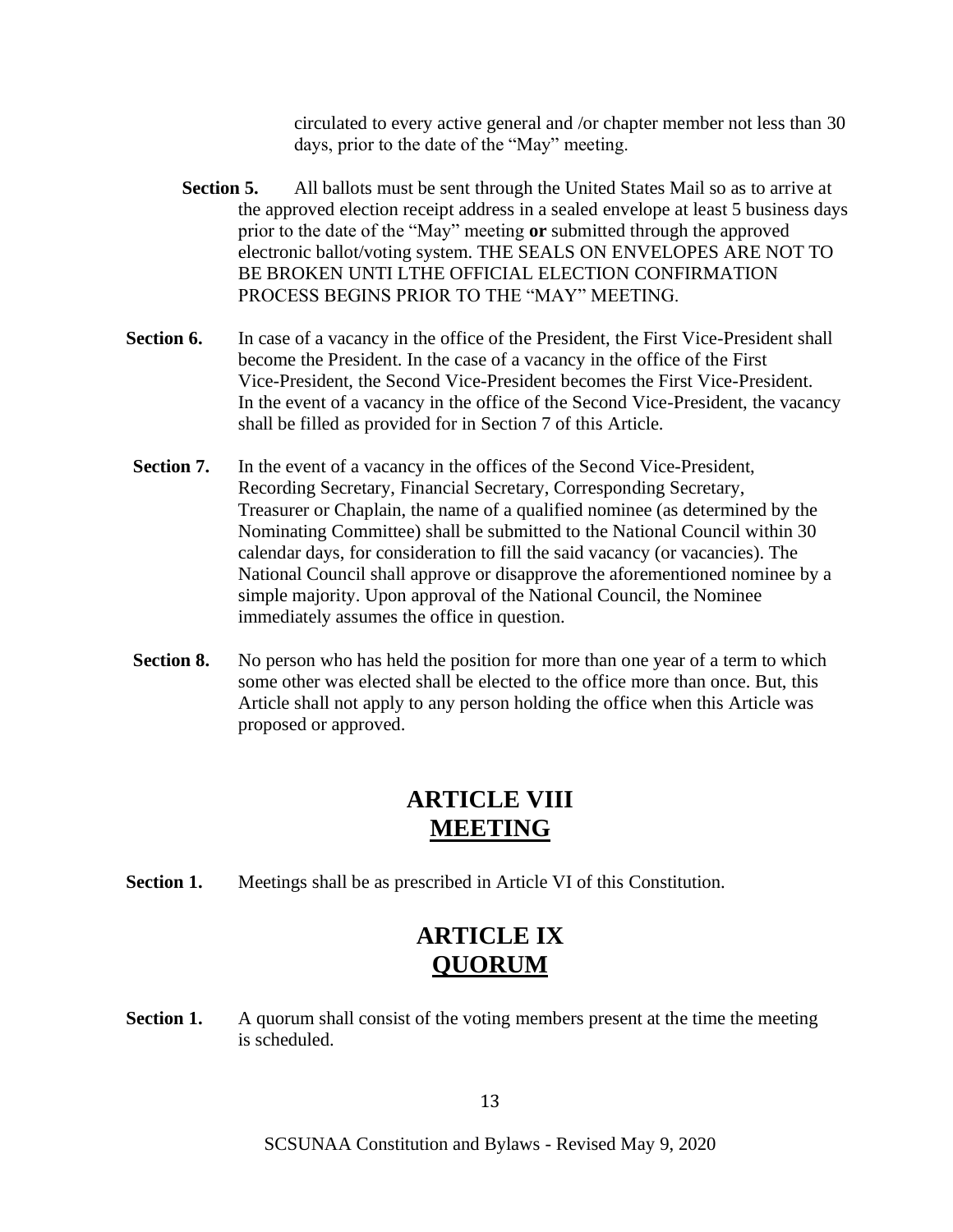## **ARTICLE X FISCAL YEAR**

**Section 1.** The fiscal year shall be from July 1 to June 30 of any given year.

## **ARTICLE XI DUES**

- **Section 1**. Annual national membership dues shall be established at the Annual Meeting and payable at any time during the fiscal year.
- **Section 2.** Annual chapter assessments shall be established by the Annual Meeting and payable during the fiscal year, but no later than December 31
- **Section 3.** Each chapter, upon receipt of annual individual membership dues, shall forward dues along with financial roster to the Financial Secretary no later than December 31.

## **ARTICLE XII AMENDMENTS**

- **Section 1.** These Bylaws may be amended at any general body meeting of the Association by a two-thirds vote, provided that a financial member has submitted in writing the amendment change at the previous meeting to the Constitution and Bylaws Committee.
- **Section 2**. The Constitution and/or Bylaws may be amended by a two-third vote of the members present at the Annual Meeting.

## **ARTICLE XIV ARTICLE OF INCORPORATION**

- **Section 1.** In the event of dissolution, the residue assets of the Association will be turned over to one or more organizations which themselves are exempt as organizations described in section 501 (c) (3) and 170 (C) (2) of the Internal Revenue Code of 1954 or corresponding section of any prior or future Internal Revenue Code, or to the Federal, State, or Local Government for exclusive public purpose.
- **Section 2.** Notwithstanding any other provision of these articles, this corporation shall not carry on any other activities not permitted to be carried on by (a) a corporation exempt from Federal income tax under section 501 (c) (3) of the Internal Revenue